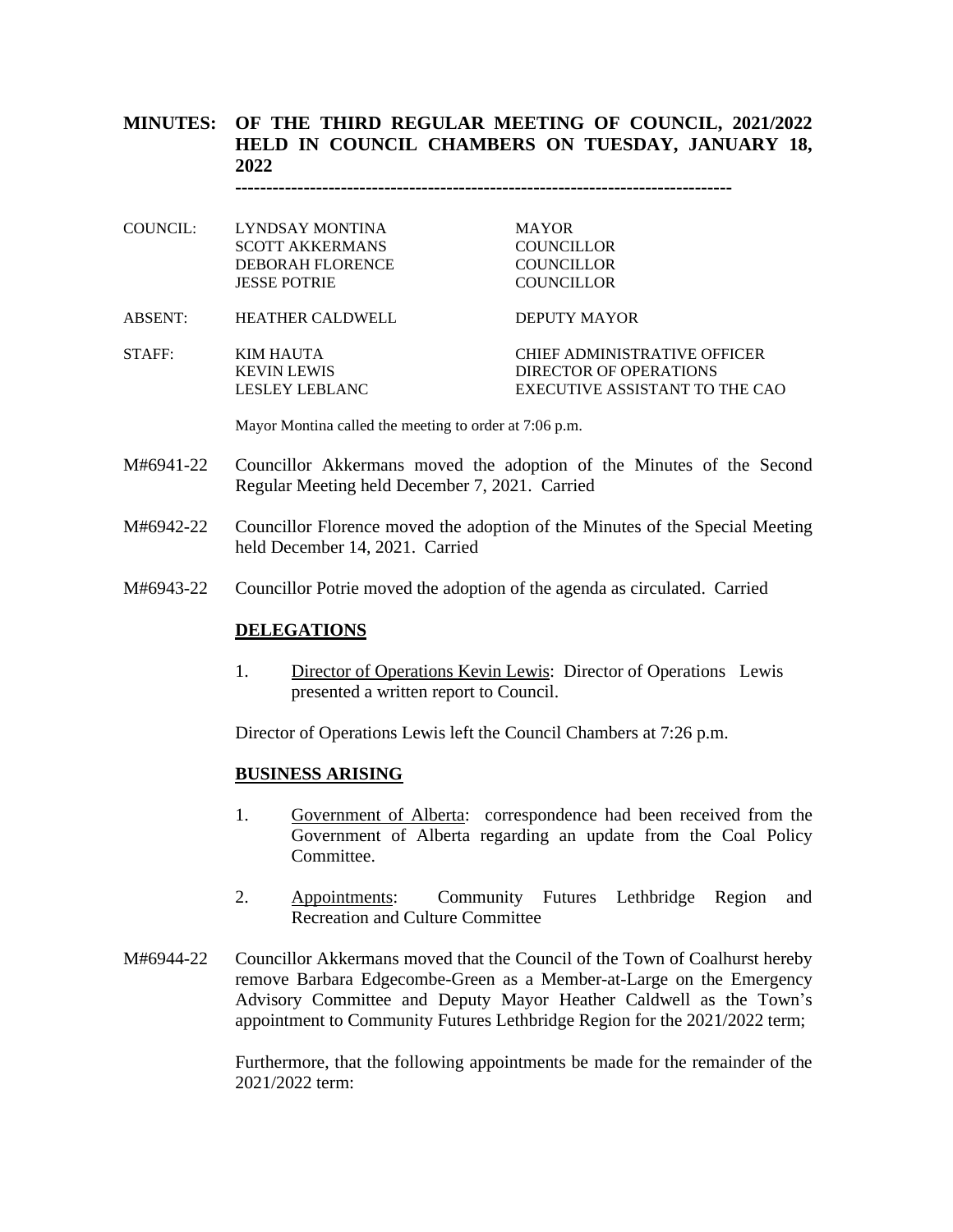## **Page 2 MINUTES: OF THE THIRD REGULAR MEETING OF COUNCIL, 2021/2022 HELD ON TUESDAY, JANUARY 18, 2022**

**--------------------------------------------------------------------------------**

#### - Community Futures Lethbridge Region – Councillor Florence - Recreation and Culture Committee

- Coalhurst Parks and Recreation Society Stephenie Karsten
- Coalhurst Parks and Recreation Society Aaron Wolfe
- Member-at-Large Chris Evetts
- Member-at Large Brody Prete

### Carried

3. Natural Resources Conservation Board: correspondence had been received from the Natural Resources Conservation Board regarding the board's decision on the application from Double H Feeders Ltd. to expand an existing poultry confined feeding operation located at NE 22-9-22 W4M in Lethbridge County.

### **BY-LAWS/REPORTS**

The following reports were received and reviewed by Council:

- 1. **Bylaws** 
	- a. Bylaw No. 431-21: Urban Hen Bylaw
- M#6945-22 Councillor Akkermans moved that Bylaw No. 431-21, Urban Hen Bylaw, is hereby read a first time. Carried
- M#6946-22 Councillor Florence moved that Bylaw No. 431-21 is hereby read a second time. Carried
- M#6947-22 Councillor Potrie moved that Bylaw No. 431-21 be given three readings at this meeting. Carried Unanimously
- M#6948-22 Mayor Montina moved that Bylaw No. 431-21, Urban Hen Bylaw, be given third and final reading and that the Mayor and Chief Administrative Officer be authorized to sign and seal the Bylaw. Carried

## 2. **Committee Minutes:**

- a. Municipal Subdivision and Development Authority: held December 7, 2021
- b. Policy/Bylaw Review Committee: held January 10, 2022
- M#6949-22 Councillor Florence moved that the Council of the Town of Coalhurst hereby authorizes Administration to draft a Policy stating that: Every Council member shall receive a plaque at the end of every term in recognition of their service. Carried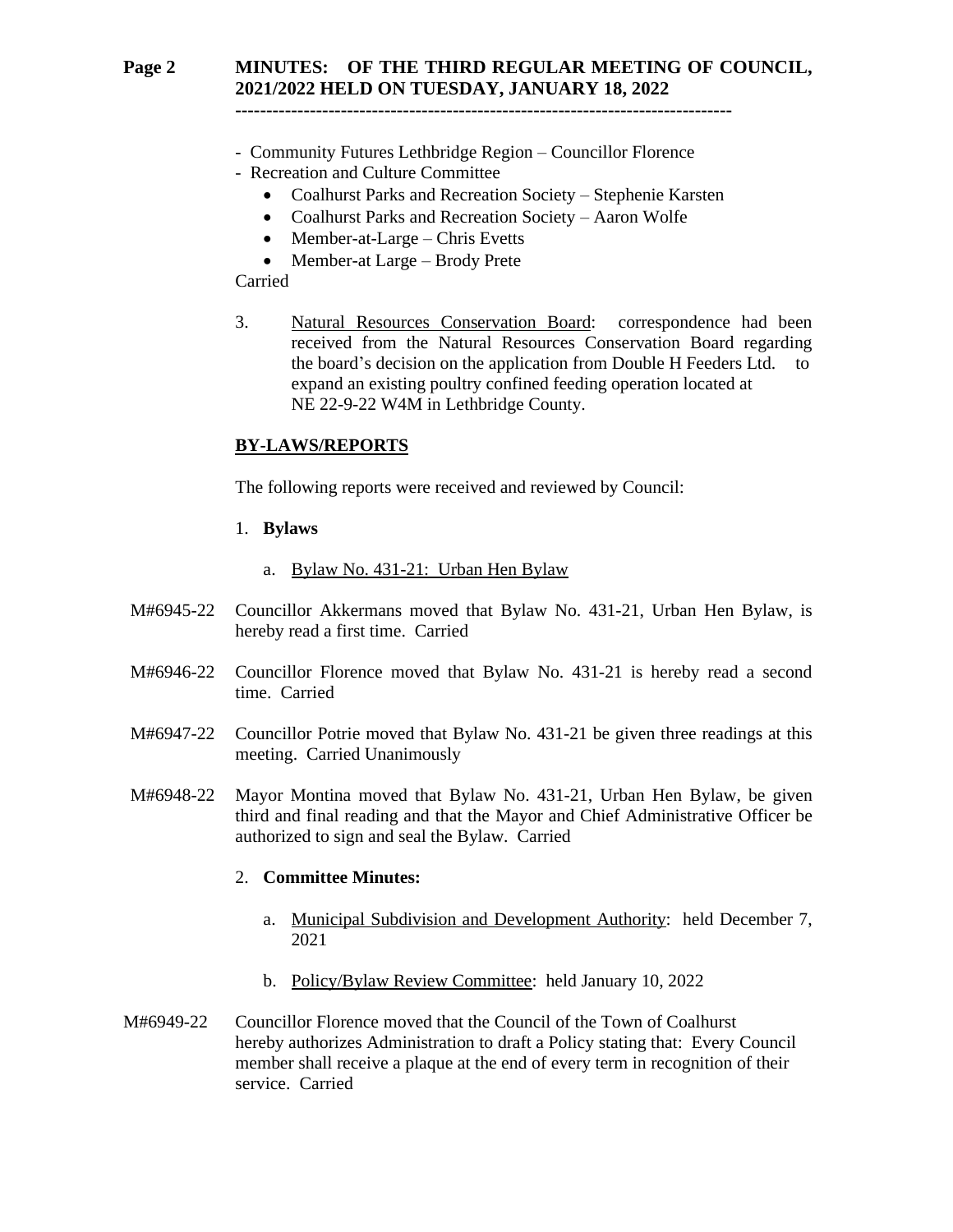## **Page 3 MINUTES: OF THE THIRD REGULAR MEETING OF COUNCIL, 2021/2022 HELD ON TUESDAY, JANUARY 18, 2022**

**--------------------------------------------------------------------------------**

- M#6950-22 Councillor Akkermans moved that the Council of the Town of Coalhurst hereby authorizes Administration to draft an amendment to the Smoking Bylaw by incorporating vaping into the Bylaw. Carried
	- c. Committee of the Whole: held January 11, 2022
- M#6951-22 Mayor Montina moved that the Council of the Town of Coalhurst hereby form a Task Force to prepare a community engagement and strategic planning process. Carried
- M#6952-22 Mayor Montina moved that the Council of the Town of Coalhurst hereby appoints Mayor Montina, Councillor Akkermans, Councillor Florence and Councillor Potrie to sit on the Community Engagement and Strategic Planning Process Task Force. Carried
- M#6953-22 Councillor Florence moved that the Council of the Town of Coalhurst hereby refer Miner's Days 2022 to the Recreation and Culture Committee for further consideration. Carried
- M#6954-22 Councillor Akkermans moved that all members of Council and interested senior staff are hereby authorized to attend a workshop on Canada's History and the Municipal Role in Reconciliation, on their selected dates. Carried
- M#6955-22 Councillor Potrie moved that the Committee Minutes presented in this meeting are accepted. Carried

#### 3. **Internal Reports:**

- a. Miners Memorial Park Donations: for the period of April 1, 2021 September 30, 2021, due to COVID-19 restrictions, showed no donated use of the Miners Memorial Park to local organizations for the ball diamonds, David A. Veres Social Area and the soccer fields.
- b. Community Centre Donations: for the period of January 1, 2021 December 31, 2021 showed donated use of the Community Centre to local organizations at a value equivalent to \$1,869.00, due to COVID-19 restrictions.
- c. Miners Memorial Park Campground Report 2021: a report for the 2021 year showed an increase of 62 from 2020 to a total of 124.
- d. Financial Report: for months ending November 30, 2021
- M#6956-22 Councillor Akkermans moved that the Internal Reports presented in this meeting are accepted. Carried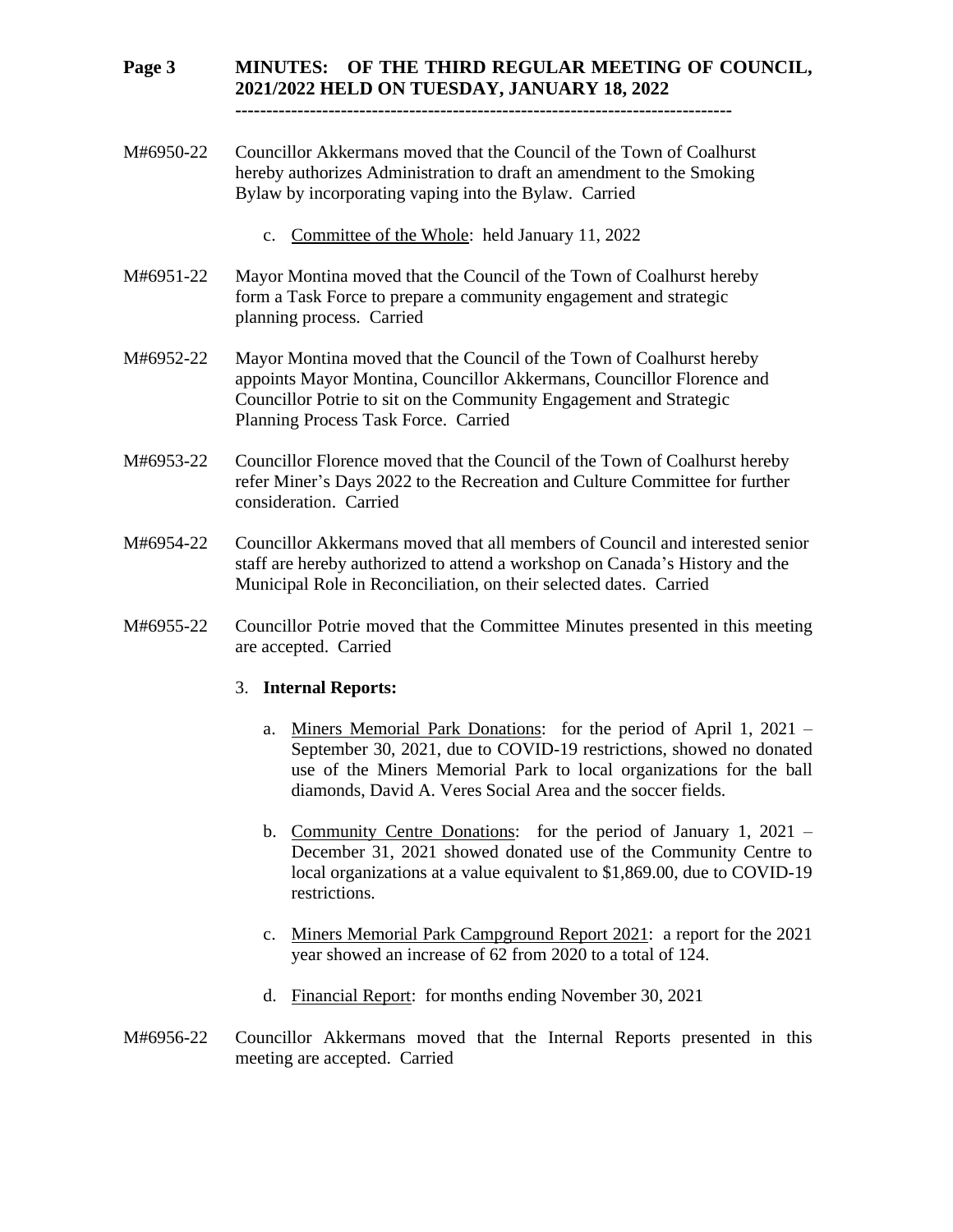## **Page 4 MINUTES: OF THE THIRD REGULAR MEETING OF COUNCIL, 2021/2022 HELD ON TUESDAY, JANUARY 18, 2022**

**--------------------------------------------------------------------------------**

## 4. **CAO Report:**

CAO Hauta presented a written report to Council.

- i. CAO
	- Canada Summer Jobs
	- 2021 Year End Audit
	- Solar Energy Project
	- Sundance Ridge Developments Inc.
- ii. Peace Officer
	- Count of Reports
	- Count of Incident Types
- M#6957-22 Councillor Florence moved that the Chief Administrative Officer's Report is hereby accepted as presented. Carried

### 5. **Council Member Reports/Questions**

In addition to the internal committee meetings already reported, Council members gave reports on their attendance at external Boards, seminars, asked questions and provided other information.

- a. Councillor Akkermans: SouthGrow Regional Initiative appointment to the Executive
- b. Councillor Florence: Municipal Elected Officials Training
- c. Councillor Potrie: Oldman River Regional Services Commission meeting,
- d. Mayor Montina: Mayors/Reeves meeting, Munis 101, meeting with Lethbridge County
- M#6958-22 Councillor Florence moved that the Council of the Town of Coalhurst hereby approve Mayor Montina to sit on the Executive Board of the Chinook Arch Regional Library. Carried

Mayor Montina recessed the meeting at 8:43 p.m.

Mayor Montina reconvened the meeting at 8:47 p.m.